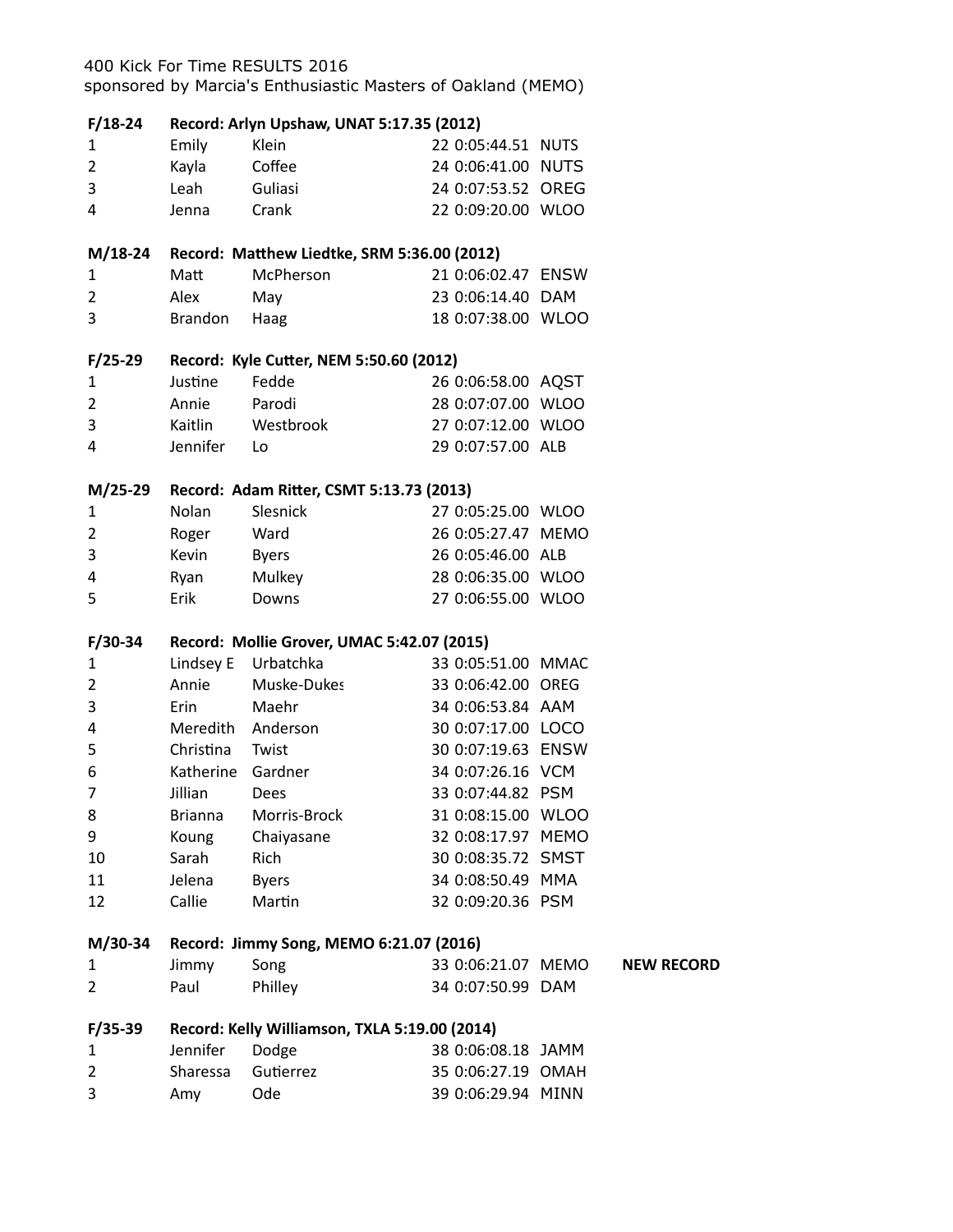sponsored by Marcia's Enthusiastic Masters of Oakland (MEMO)

| 4              | Megan         | Cameron                                      | 37 0:06:37.17<br>ARKM        |
|----------------|---------------|----------------------------------------------|------------------------------|
| 5              | Rachel        | Limon                                        | 36 0:07:00.87<br><b>CSTS</b> |
| 6              | <b>Beth</b>   | Flynn                                        | 37 0:07:05.24<br><b>MEMO</b> |
| 7              | Mel           | Belluomini                                   | <b>DAM</b><br>39 0:07:27.37  |
| 8              | Sara          | Kirchner                                     | <b>GOLD</b><br>39 0:07:28.46 |
| 9              | Rachel        | Rivera                                       | <b>MMA</b><br>38 0:07:39.54  |
| 10             | Emily         | Rollins                                      | 39 0:07:45.64<br><b>ENSW</b> |
| 11             | Jenna         | Turner                                       | 37 0:08:51.67<br><b>TMAS</b> |
| 12             | Katherine     | Loh                                          | 36 0:09:01.00<br><b>ALB</b>  |
|                | Monica        |                                              | <b>WLOO</b>                  |
| 13             |               | Thomason                                     | 38 0:09:27.00                |
| 14             | Iris          | Lapalme                                      | 36 0:09:46.44<br><b>MEMO</b> |
| 15             | Halina        | Nowak                                        | 37 0:11:45.00<br><b>MVN</b>  |
| M/35-39        |               | Record: Blake Holden, UMAC 5:12.96 (2015)    |                              |
| 1              | Stephen       | Rouch                                        | 36 0:05:34.30<br><b>INDY</b> |
| $\overline{2}$ | Jordan        | Rapp                                         | <b>CVMM</b><br>36 0:06:02.00 |
| 3              | Isaac         | Silver                                       | 38 0:06:30.20<br><b>ENSW</b> |
| 4              | Andrew        | Perrow                                       | <b>WLOO</b><br>38 0:09:13.00 |
| 5              | Jeff          | Klingner                                     | 37 0:11:08.89<br>GOOG        |
|                |               |                                              |                              |
| $F/40-44$      |               | Record: Megumi Ozawa, MEMO 5:57.59 (2012)    |                              |
| $\mathbf{1}$   | Wendy         | Peterson                                     | 42 0:06:10.53<br>MINN        |
| 2              | Sarah         | Rogers                                       | <b>OREG</b><br>40 0:06:16.57 |
| 3              | Esther        | Chang                                        | 44 0:06:21.19<br><b>NBA</b>  |
| 4              | Leslie        | Monroe                                       | <b>CVMM</b><br>42 0:06:38.00 |
| 5              | Eileen        | Epley                                        | 41 0:07:06.00<br><b>UAR</b>  |
| 6              | <b>Tracy</b>  | Wells                                        | <b>WLOO</b><br>44 0:07:20.00 |
| 7              | Karen         | Darling                                      | IM<br>41 0:07:27.90          |
| 8              | Heather       | Flynn                                        | <b>NBA</b><br>42 0:07:29.44  |
| 9              | Sarah         | Lindahl                                      | <b>MEMO</b><br>40 0:07:34.03 |
| 10             | <b>Tracy</b>  | Christiansen                                 | 41 0:08:33.00<br><b>WLOO</b> |
| 11             | Renee         | Parys                                        | <b>WLOO</b><br>44 0:09:22.00 |
|                |               |                                              |                              |
| M/40-44        |               | Record: Yan Cardineau, SRM 5:21.00 (2012)    |                              |
| 1              | <b>Nic</b>    | Ohman                                        | 42 0:05:50.41 NEM            |
| $\overline{2}$ | <b>Ron</b>    | Orris                                        | 44 0:06:32.00<br><b>WLOO</b> |
| 3              | Dave          | Griffith                                     | 43 0:06:43.00 ALB            |
| 4              | Ahren         | Lehnert                                      | 43 0:07:45.93 MEMO           |
| 5              | Elton         | Wells                                        | 42 0:12:20.00 WLOO           |
| $F/45-49$      |               | Record: Kathy Gallagher, ARIZ 5:55.51 (2012) |                              |
| 1              | Margaret      | Gale                                         | 48 0:06:27.67 MOST           |
| 2              | Doreen        |                                              | <b>TVM</b><br>46 0:06:37.34  |
|                |               | Wagner                                       |                              |
| 3              | Kelly         | Oliner                                       | 49 0:06:45.00 SCA            |
| 4              | <b>Nellis</b> | Kim                                          | <b>BWAQ</b><br>46 0:06:54.05 |
| 5              | Cheryl        | Morgen                                       | <b>OREG</b><br>47 0:07:12.02 |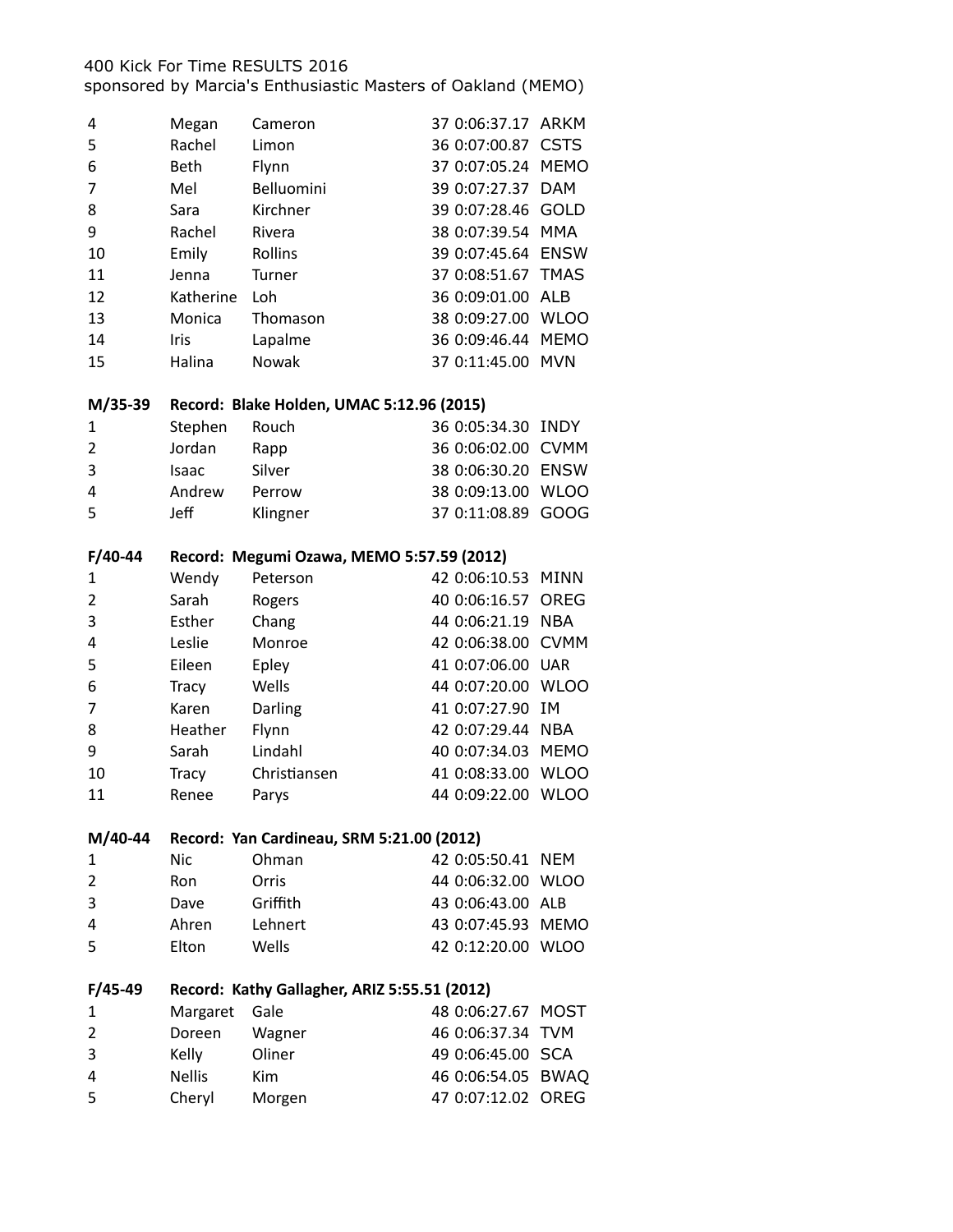sponsored by Marcia's Enthusiastic Masters of Oakland (MEMO)

| 6  | Jenifer       | Noga           | 46 0:07:12.50 UAR  |        |
|----|---------------|----------------|--------------------|--------|
| 7  | Loralie       | Langman        | 49 0:07:14.21 MINN |        |
| 8  | Detra         | Cleven         | 48 0:07:18.01 KAC  |        |
| 9  | Lisa          | Hagstrom       | 45 0:07:33.56 LNRS |        |
| 10 | Kim           | Oerkfitz       | 48 0:08:02.97 MOST |        |
| 11 | Laura         | Ladd           | 49 0:08:20.63 ENSW |        |
| 12 | Patti         | Philpott       | 45 0:08:21.42 TCAM |        |
| 13 | Vickie        | Aronson        | 49 0:08:28.00 WLOO |        |
| 14 | Lessly        | Field          | 48 0:08:29.00 ALB  |        |
| 15 | <b>Berrin</b> | Yavuzer Judd   | 49 0:08:43.00 ALB  |        |
| 16 | Janie         | Crosmer        | 47 0:09:04.14 UC26 |        |
| 17 | Laura         | Zahm           | 45 0:10:51.00 WLOO |        |
| 18 | Donna         | Waltmann       | 47 0:10:59.27 VCM  |        |
| 19 | Virgen        | Del Rio        | 48 0:11:28.00 MAAC |        |
| 20 | Jennifer      | <b>Banning</b> | 45 NT              | $O*H*$ |
|    |               |                |                    |        |

## **M/45-49 Chris Stevenson, VMST 4:52.16 (2012)**

| 1              | Patrick      | <b>Brundage</b> | 49 0:05:52.76 ARIZ |             |
|----------------|--------------|-----------------|--------------------|-------------|
| $\overline{2}$ | Kirk         | Stackle         | 48 0:05:57.00      | WLOO        |
| 3              | Chris        | Hauth           | 47 0:05:58.72 NBA  |             |
| 4              | Mike         | Varozza         | 49 0:05:59.00      | WLOO        |
| 5              | Casey        | Slater          | 45 0:06:20.82 TCAM |             |
| 6              | Michel       | Young           | 46 0:06:29.54 VCM  |             |
| 7              | <b>Bret</b>  | Haag            | 45 0:06:55.00      | <b>WLOO</b> |
| 8              | Mark         | Rubacky         | 47 0:07:04.23      | <b>NCMS</b> |
| 9              | Kenneth      | Hansen          | 49 0:07:16.03      | <b>PSM</b>  |
| 10             | Jeff         | Foster          | 49 0:07:48.00      | <b>MEMO</b> |
| 11             | Eddie        | Ames            | 47 0:07:55.71      | <b>PBM</b>  |
| 12             | John         | Watkins         | 45 0:08:12.64 TCAM |             |
| 13             | Jack         | <b>Boeger</b>   | 49 0:08:31.12 MEMO |             |
| 14             | Seth         | Parker          | 49 0:08:44.00      | <b>WLOO</b> |
| 15             | Marc         | Digby           | 46 0:08:45.00      | <b>WLOO</b> |
| 16             | Yuri         | Zhovnirovsky    | 46 0:09:20.00      | ALB         |
| 17             | <b>Steve</b> | Schiff          | 47 0:10:36.00      | ALB         |
| 18             | Scott        | Linnborn        | 46 0:10:52.00      | <b>WLOO</b> |
| 19             | Rae          | de Leon         | 49 0:12:45.40      | <b>OMAH</b> |

### **F/50-54 Courtney Zena, BWAQ 5:54.83 (2013)**

| $\mathbf{1}$   | Jody     | Bergstrom     | 53 0:07:03.96 MVN  |  |
|----------------|----------|---------------|--------------------|--|
| $\overline{2}$ | Alita    | Kavalauskas   | 53 0:07:04.56 JAMM |  |
| 3              | Jane     | Russell       | 53 0:07:11.07 DAM  |  |
| $\overline{4}$ | Nancy    | Speer         | 54 0:07:16.84 VMST |  |
| 5              | Jennifer | Phalen        | 52 0:07:49.00 DAM  |  |
| 6              | Kim      | <b>Krause</b> | 54 0:08:00.36 MEMO |  |
| $\overline{7}$ | Joan     | Crow          | 52 0:08:30.00 DAM  |  |
| 8              | Melissa  | Smith         | 53 0:08:33.93 TMAS |  |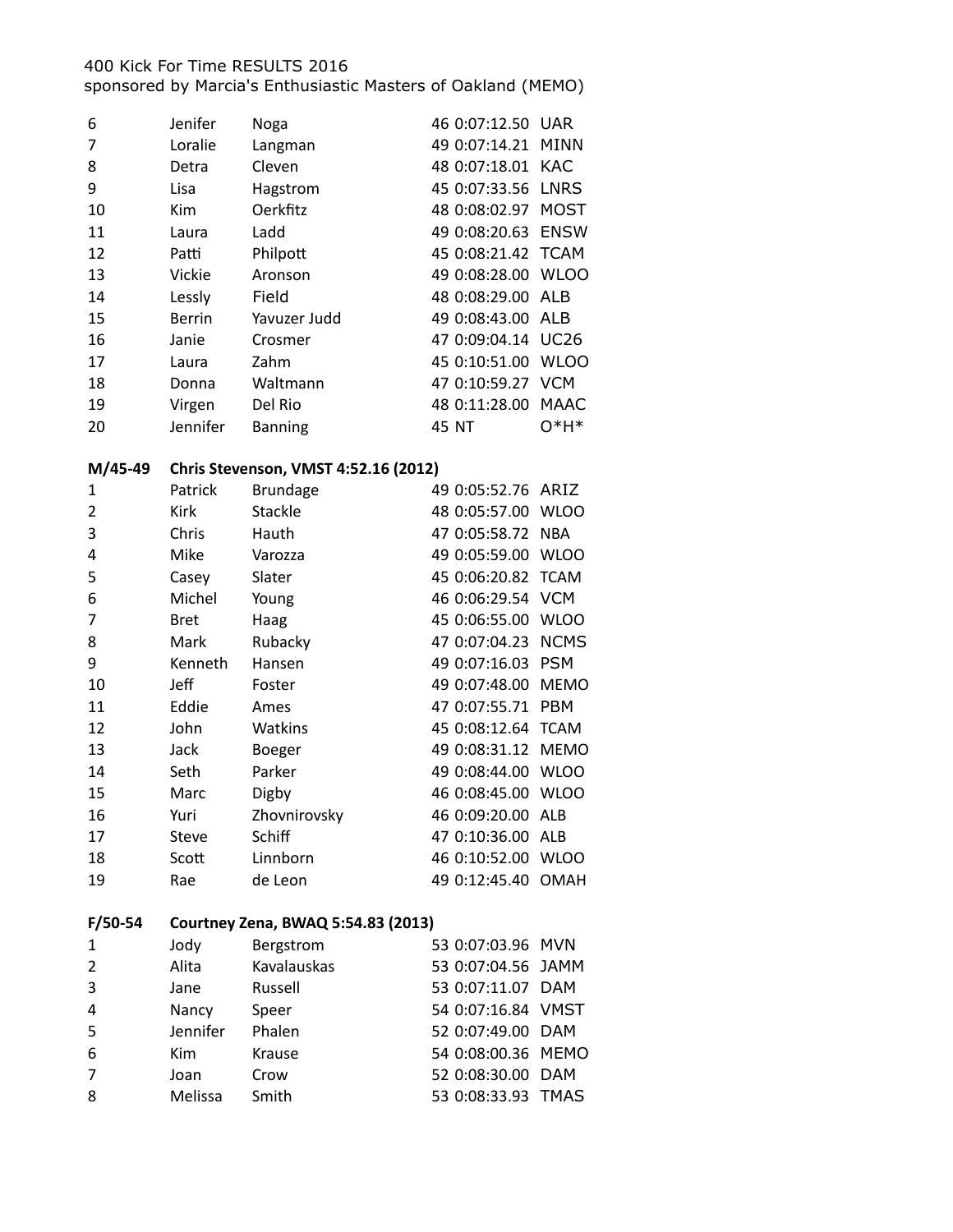sponsored by Marcia's Enthusiastic Masters of Oakland (MEMO)

| 9              | Christine   | Oliver                                   | 53 0:08:42.87 TCAM |
|----------------|-------------|------------------------------------------|--------------------|
| 10             | Kari        | <b>Boeger</b>                            | 50 0:09:29.08 MEMO |
| 11             | Lisa        | Wenschlag                                | 53 0:09:57.14 TMAS |
| 12             | Elaine      | McCracken                                | 53 0:09:57.53 MMA  |
| 13             | Johanna     | Hoite                                    | 50 0:10:00.00 ALB  |
| 14             | Faylan      | Cannon                                   | 53 0:10:19.22 TCAM |
| 15             | Susan       | Quesada                                  | 53 0:16:24.00 OREG |
|                |             |                                          |                    |
| M/50-54        |             | Record: Mike Shaffer, VCM 5:18.26 (2016) |                    |
| 1              | Mike        | Shaffer                                  | 51 0:05:18.26 VCM  |
| 2              | <b>Kris</b> | Calvin                                   | 54 0:05:44.38 OREG |
| 3              | Mark        | Schactman                                | 50 0:06:22.00 UC10 |
| $\overline{4}$ | Jeff        | Marx                                     | 52 0:06:24.00 WLOO |
| 5              | Eric        | Allen                                    | 51 0:06:25.58 JAMM |
|                |             |                                          |                    |

**NEW RECORD** 

| 6              | Doug              | Robertson | 52 0:06:26.84 ENSW |  |
|----------------|-------------------|-----------|--------------------|--|
| $\overline{7}$ | Robert            | Schmidt   | 52 0:07:02.00 ALB  |  |
| 8              | Paul              | McIlroy   | 51 0:07:35.86 TCAM |  |
| 9              | <b>Brian</b>      | Vogel     | 50 0:07:54.00 WLOO |  |
| 10             | Steve             | Trutane   | 51 0:09:09.70 ALB  |  |
| 11             | Dionissios Phocas |           | 52 0:12:30.00 WLOO |  |
| 12             | Jim               | Wenschlag | 50 0:14:04.06 TMAS |  |
|                |                   |           |                    |  |

#### **F/55-59 Record: Bonnie Bilich, SRVM 5:54.00 (2015)**

| 1  | Denise    | Hearst         | 58 0:06:21.09 CVMM |             |
|----|-----------|----------------|--------------------|-------------|
|    |           |                |                    |             |
| 2  | Martha    | Joyce          | 56 0:06:34.97 TAM  |             |
| 3  | Christine | Dillon         | 55 0:06:40.15      | <b>NBA</b>  |
| 4  | Karin     | <b>Stokes</b>  | 55 0:07:05.93      | <b>NEM</b>  |
| 5  | Kim       | <b>Boggs</b>   | 57 0:07:22.85      | <b>BWAQ</b> |
| 6  | Cokie     | Lepinski       | 57 0:07:42.09      | <b>NUTS</b> |
| 7  | Cassandra | Coffee         | 55 0:07:45.00      | <b>NUTS</b> |
| 8  | Cheryl    | Gettelfinger   | 59 0:07:47.16      | <b>INDY</b> |
| 9  | Jenna     | Hasselquist    | 58 0:08:11.62 TMAS |             |
| 10 | Dorothy   | Mullaney       | 58 0:08:48.47 NEM  |             |
| 11 | Leah      | Carroll        | 55 0:09:21.00 ALB  |             |
| 12 | Judith    | Greene-Janse   | 56 0:09:21.00 ALB  |             |
| 13 | Margaret  | <b>Haskins</b> | 58 0:10:21.40      | <b>NEM</b>  |
| 14 | Suzanne   | Spillner       | 57 0:12:28.92 TCAM |             |

### **M/55-59 Record: Doug Portelance, PSM 5:35.31 (2013)**

| 1              | Laurence     | – Frv    | 55 0:06:11.66 JAMM |  |
|----------------|--------------|----------|--------------------|--|
| 2              | Rick         | Hudson   | 59 0:06:20.50 ESMS |  |
| 3              | Charles      | Schroder | 57 0:07:17.00 WLOO |  |
| $\overline{4}$ | <b>Eric</b>  | Hektner  | 58 0:07:49.00 TVM  |  |
| 5              | Perry        | Harmon   | 58 0:08:27.00 ALB  |  |
| 6              | John         | Crockett | 58 0:08:30.00 WLOO |  |
| 7              | <b>Bruce</b> | Fukuji   | 56 0:09:25.00 ALB  |  |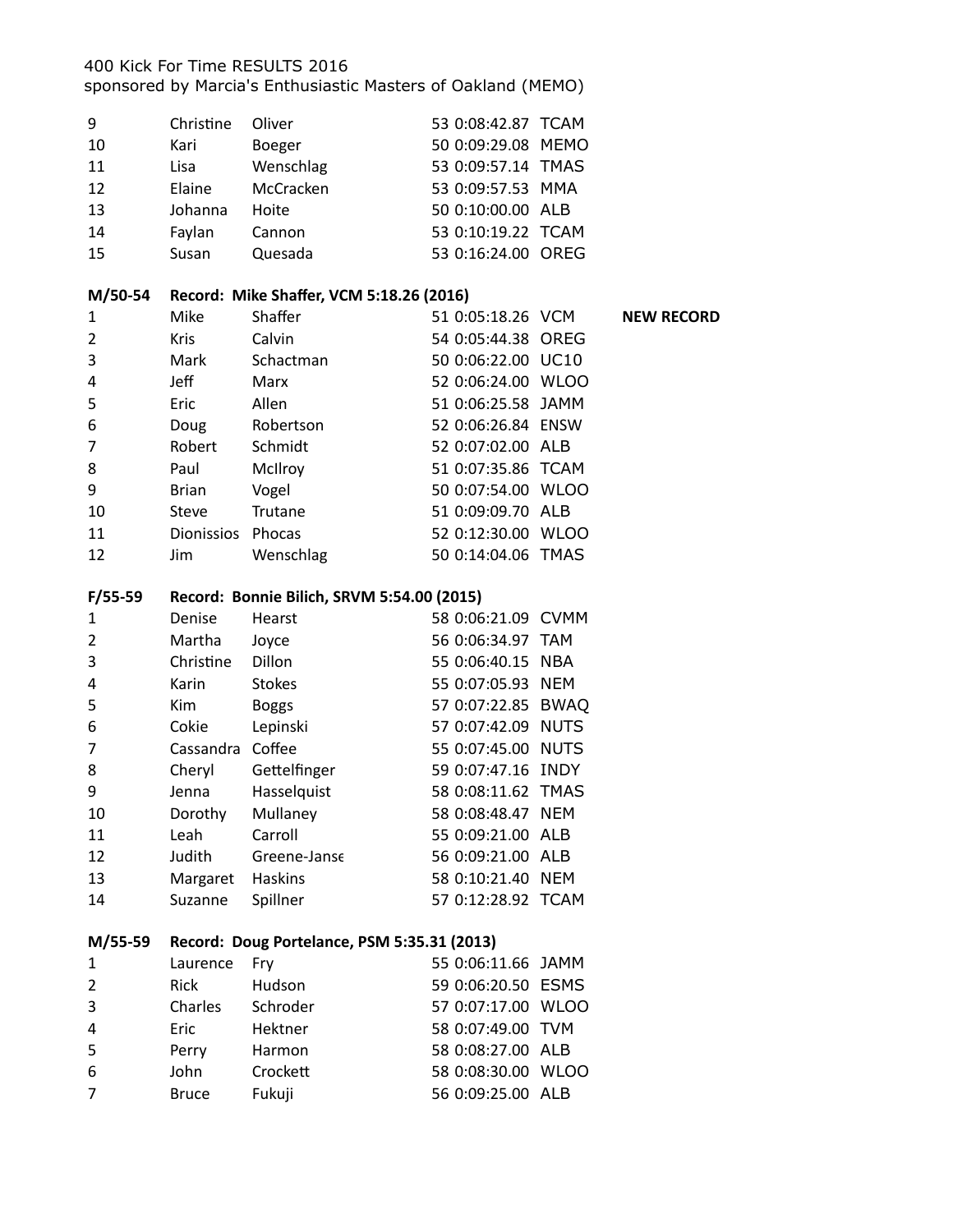sponsored by Marcia's Enthusiastic Masters of Oakland (MEMO)

| 8              | Peter            | Canning                                  | 58 0:11:20.91 CONN                          |             |                   |
|----------------|------------------|------------------------------------------|---------------------------------------------|-------------|-------------------|
| $F/60-64$      |                  |                                          | Rexord: Charlotte Davis, PSM 6:39.31 (2013) |             |                   |
| 1              | Elaine           | Valdez                                   | 61 0:06:44.15 MOST                          |             |                   |
| $\overline{2}$ | Jeanna           | <b>Summers</b>                           | 62 0:07:00.00 OREG                          |             |                   |
| 3              | Susan            | Helmrich                                 | 61 0:07:09.05 LNRS                          |             |                   |
| 4              | Linda            | Carstens                                 | 64 0:08:00.18 OREG                          |             |                   |
| 5              | Sue-Ellen Booher |                                          | 63 0:08:13.15 NEM                           |             |                   |
| 6              | Dede             | Moreno                                   | 61 0:08:22.87 TCAM                          |             |                   |
| 7              | Erika            | Gonzalez-Lim                             | 60 0:08:23.00 WLOO                          |             |                   |
| 8              | Phyllis          | Quinn                                    | 61 0:08:35.36 TOC                           |             |                   |
| 9              | <b>Dee</b>       | Johnson                                  | 60 0:09:15.27 DAM                           |             |                   |
| 10             | Maire            | Pose                                     | 60 0:09:24.06 ESMS                          |             |                   |
| 11             | Katy             | Lantz                                    | 63 0:09:56.93 DAM                           |             |                   |
| 12             | Martha           | <b>Buthman</b>                           | 64 0:10:30.                                 | <b>TCAM</b> |                   |
| 13             | Pam              | Chang                                    | 61 0:12:15.00 ALB                           |             |                   |
| M/60-64        |                  | Record: Rick Colella, PSM 5:41.18 (2013) |                                             |             |                   |
| 1              | James            | Ritter                                   | 60 0:05:50.91 CSMT                          |             |                   |
| $\overline{2}$ | Kent             | Ford                                     | 62 0:06:19.50 USF                           |             |                   |
| 3              | Steven           | Terusaki                                 | 63 0:08:16.00 ALB                           |             |                   |
| 4              | Larry            | Kravitz                                  | 63 0:13:06.00 WLOO                          |             |                   |
| 5              | Jeff             | Pappenhause                              | 61 0:15:17.00 WLOO                          |             |                   |
| $F/65-69$      |                  |                                          | Record: Daniela Barnea, STAN 6:52.85 (2013) |             |                   |
| 1              | <b>Barbara</b>   | <b>Boslego</b>                           | 65 0:07:38.31 VMST                          |             |                   |
| $\overline{2}$ | Elizabeth        | Heaston                                  | 69 0:07:58.99 ENSW                          |             |                   |
| 3              | Judy             | Armstrong                                | 69 0:09:40.29 MEMO                          |             |                   |
| 4              | Robin            | Carter                                   | 65 0:11:30.38 TCAM                          |             |                   |
| 5              | Deanna           | Fickel                                   | 65 0:13:23.57 TCAM                          |             |                   |
| 6              | Karen            | Kessel                                   | 67 0:14:09.36 TCAM                          |             |                   |
| 7              | Susan            | Salberg                                  | 65 0:14:42.12 ENSW                          |             |                   |
| 8              | Jane             | Dulay                                    | 66 0:21:31.00 ALB                           |             |                   |
| M/65-69        |                  |                                          | Record: Alek Shestakov, OAK 6:12.50 (2016)  |             |                   |
| 1              | Alek             | Shestakov                                | 67 0:06:12.50 OAK                           |             | <b>NEW RECORD</b> |
| 2              | Hugh             | Wilder                                   | 69 0:06:30.44 SRM                           |             |                   |
| 3              | Peder            | Dahlberg                                 | 67 0:06:35.14 IM                            |             |                   |
| 4              | Bob              | <b>Bruce</b>                             | 68 0:07:15.02 OREG                          |             |                   |
| 5              | John             | Derr                                     | 67 0:07:51.56 VCM                           |             |                   |
| 6              | James            | Gloystein                                | 65 0:08:23.52 RHMS                          |             |                   |
| 7              | Andy             | McPherson                                | 69 0:09:25.00 DAM                           |             |                   |
| 8              | William          | Wheeler                                  | 65 0:09:29.00 DAM                           |             |                   |
| 9              | Jim              | Stambolis                                | 68 0:09:33.00 TAM                           |             |                   |
| 10             | Jon              | Mahanna                                  | 69 0:09:45.13 TCAM                          |             |                   |
| 11             | Bob              | Lantz                                    | 65 0:10:33.49 DAM                           |             |                   |
|                |                  |                                          |                                             |             |                   |